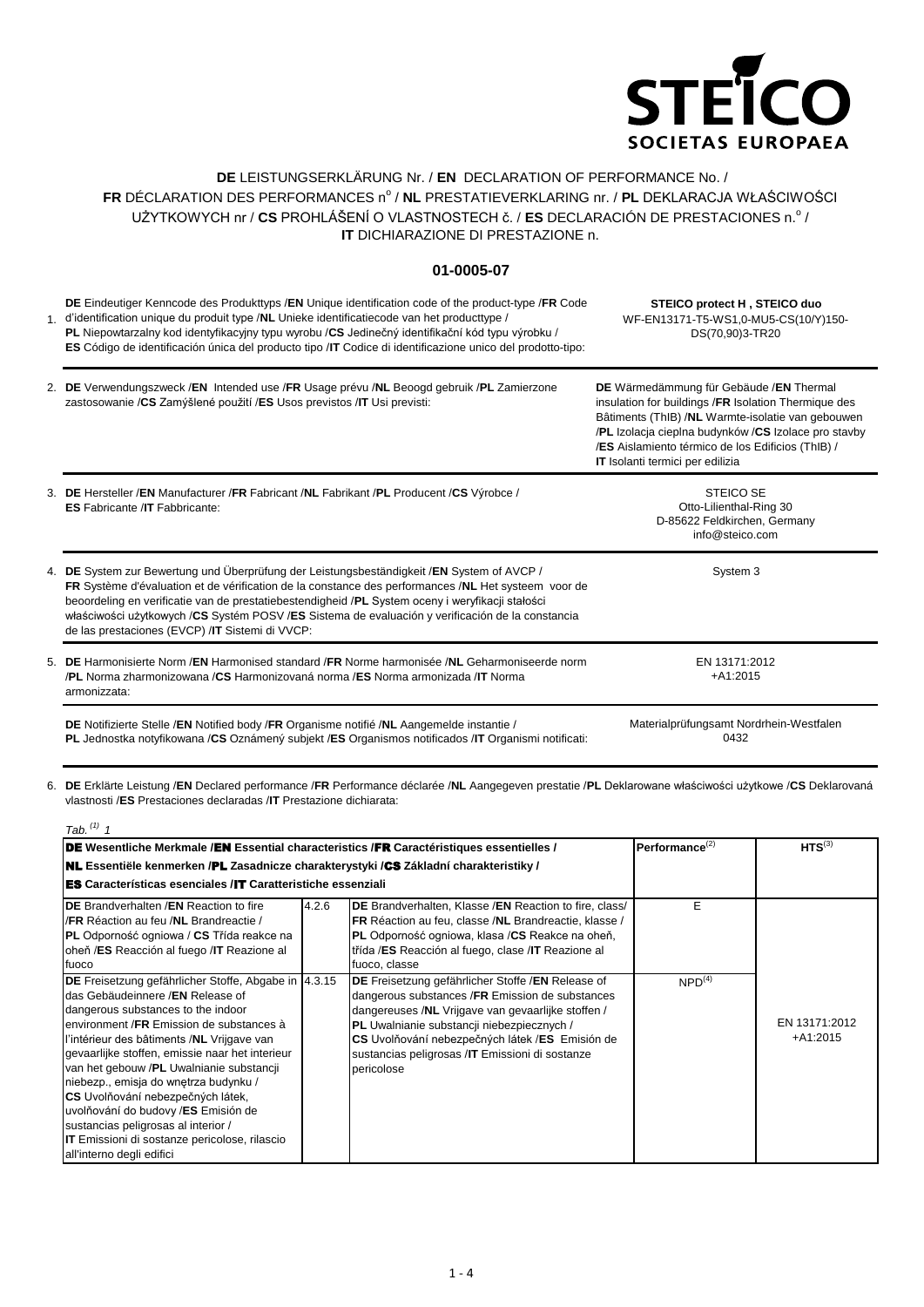

| DE Schallabsorptionsgrad /EN Acoustic<br>absorption index /FR Coefficient d'absorption<br>acoustique /NL Geluidsabsorptiecoëfficient /<br>PL Współcz. pochłaniania dźwięku /<br>CS Součinitel zvukové pohltivosti /ES Indice<br>de absorción acústica / IT Grado di<br>assorbimento del rumore                                                                                                  | 4.3.12 | DE Schallabsorption $\alpha$ /EN Sound absorption $\alpha$ /<br><b>FR</b> Absorption acoustique $\alpha$ / <b>NL</b> Geluidsabsorptie $\alpha$ /<br>PL Pochłanianie dźwięku a /CS Součinitel zvukové<br>pohltivosti α /ES Absorción acústica α /<br><b>IT</b> Assorbimento del rumore $\alpha$ | NPD <sup>(4)</sup>                      |                             |
|-------------------------------------------------------------------------------------------------------------------------------------------------------------------------------------------------------------------------------------------------------------------------------------------------------------------------------------------------------------------------------------------------|--------|------------------------------------------------------------------------------------------------------------------------------------------------------------------------------------------------------------------------------------------------------------------------------------------------|-----------------------------------------|-----------------------------|
| DE Trittschallübertragung (für Böden) /<br><b>EN</b> Impact noise transmission index (for<br>floors) / FR Indice de transmission des bruits<br>d'impact (pour les sols) /NL Overdracht van                                                                                                                                                                                                      | 4.3.10 | DE Dynamische Steifigkeit / EN Dynamic stiffness /<br>FR Raideur dynamique /NL Dynamische stijfheid /<br>PL Sztywność dynamiczna /CS Dynamická tuhost /<br>ES Rigidez dinámica / IT Rigidità dinamica                                                                                          | NPD <sup>(4)</sup>                      |                             |
| contactgeluid (met betrekking tot vloeren) /<br>PL Przenoszenie dźwięków uderzeniowych<br>(dot. podłóg) / CS Přenos kročejového hluku<br>(pro podlahy) /ES Indice de transmisión de                                                                                                                                                                                                             |        | 4.3.11.2 DE Dicke d <sub>i</sub> /EN Thickness d <sub>i</sub> /FR Épaisseur d <sub>i</sub> /<br><b>NL</b> Dikte d <sub>L</sub> / <b>PL</b> Grubość d <sub>L</sub> / <b>CS</b> Tloušťka d <sub>L</sub> /<br><b>ES</b> Espesor $d_L$ /IT Spessore $d_L$                                          | NPD <sup>(4)</sup>                      |                             |
| ruidos de impacto (para suelos) /<br>IT Trasmissione del rumore di calpestio (per<br>pavimenti)                                                                                                                                                                                                                                                                                                 |        | 4.3.11.4 DE Zusammendrückbarkeit / EN Compressibility /<br>FR Compressibilité /NL Samendrukbaarheid /<br><b>PL</b> Sciśliwość /CS Stlačitelnost /<br>ES Compresibilidad /IT Comprimibilità                                                                                                     | NPD <sup>(4)</sup>                      |                             |
|                                                                                                                                                                                                                                                                                                                                                                                                 | 4.3.13 | DE Strömungswiderstand / EN Air flow resistivity<br>/FR Résistivité à l'écoulement de l'air<br>/NL Stromingsweerstand /PL Opór przepływu /<br>CS Odpor proti proudění vzduchu /ES Resistencia al<br>flujo del aire /IT Resistenza al flusso                                                    | NPD <sup>(4)</sup>                      |                             |
| DE Luftschalldämm-Maß / EN Direct airborne<br>sound insulation index /FR Indice d'isolement<br>aux bruits aériens directs /<br>NL Geluidsisolatiecoëfficient van luchtgeluid/<br>PL Wskaźnik izolacji akustycznej od<br>dźwięków powietrznych /CS Vzduchová<br>neprůzvučnost /ES Índice de aislamiento<br>acústico al ruido aéreo directo /IT Misura di<br>isolamento acustico dal rumore aereo | 4.3.13 | DE Strömungswiderstand /EN Air flow resistivity /<br>FR Résistivité à l'écoulement de l'air<br>/NL Stromingsweerstand /PL Opór przepływu /<br>CS Odpor proti proudění vzduchu /ES Resistencia al<br>flujo del aire /IT Resistenza al flusso                                                    | NPD <sup>(4)</sup>                      |                             |
| DE Glimmverhalten /EN Continuous glowing<br>combustion /FR Combustion avec<br>incandescence continue /<br>NL Geluidsisolatiecoëfficient van luchtgeluid<br>/PL Właściwości tlące /CS Doutnavost /<br>ES Incandescencia continua /<br><b>IT</b> Incandescenza                                                                                                                                    | 4.3.17 | <b>DE</b> Glimmverhalten / <b>EN</b> Continous glowing combustion<br>/FR Combustion à incandescence continue /<br>NL Geluidsisolatiecoëfficient van luchtgeluid /<br>PL Właściwości tlące /CS Doutnavost /<br><b>ES</b> Incandescencia continua / IT Incandescenza                             | NPD <sup>(4)</sup>                      | EN 13171:2012<br>$+A1:2015$ |
| DE Wärmedurchlasswiderstand /EN Thermal<br>resistance / FR Résistance thermique /<br>NL Thermische weerstand /PL Opór cieplny<br>/CS Tepelný odpor /ES Resistencia térmica /<br><b>IT</b> Resistenza termica                                                                                                                                                                                    | 4.2.1  | DE Wärmeleitfähigkeit /EN Thermal conductivity /<br>FR Conductivité thermique /NL Thermische<br>geleidbaarheid /PL Przewodność cieplna /<br>CS Součinitel tepelné vodivosti /ES Conductividad<br>térmica /IT Conduttività termica                                                              | $\lambda_{\text{D}}$ 0,048<br>$W/(m*K)$ |                             |
|                                                                                                                                                                                                                                                                                                                                                                                                 | 4.2.1  | DE Wärmedurchlasswiderstand / EN Thermal<br>resistance /FR Résistance thermique /NL Thermische<br>weerstand /PL Opór cieplny /CS Tepelný odpor /<br><b>ES</b> Resistencia térmica / <b>IT</b> Resistenza termica                                                                               | $R_D$ (Tab. $(1)$ <sub>2</sub> )        |                             |
|                                                                                                                                                                                                                                                                                                                                                                                                 | 4.2.3  | DE Dicke / EN Thickness / FR Epaisseur / NL Dikte /<br>PL Grubość /CS Tloušťka /ES Espesor /IT Spessore                                                                                                                                                                                        | $Tab.$ <sup>(1)</sup> 2                 |                             |
|                                                                                                                                                                                                                                                                                                                                                                                                 | 4.2.3  | DE Dicke Toleranzklasse / EN Thickness class /<br>FR Tolérance d'épaisseur /NL Dikte-tolerantieklasse /<br>PL Grubość klasa tolerancji / CS Třída tloušťkové<br>tolerance /ES Tolerancia de espesor /IT Classe di<br>tolleranza spessore                                                       | T <sub>5</sub>                          |                             |
| DE Wasserdurchlässigkeit /EN Water<br>permeability /FR Perméabilité à l'eau /<br>NL Waterdoorlatendheid /<br>PL Przepuszczalność wody /CS Propustnost<br>vody /ES Permeabilidad al agua /<br><b>IT</b> Permeabilità all'acqua                                                                                                                                                                   | 4.3.8  | DE Kurzzeitige Wasseraufnahme /EN Short term water<br>absorption /FR Absorption d'eau à court terme /<br>NL Kortdurende waterabsorptie /PL Krótkotrwała<br>absorpcja wody /CS Krátkodobá absorpce vody /<br>ES Absorción rápida de agua /IT Rapido assorbimento<br>dell'acqua                  | WS1,0                                   |                             |
| DE Wasserdampfdurchlässigkeit /EN Water<br>vapour permeability /FR Perméabilité à la<br>vapeur d'eau /NL Waterdampdoorlatendheid<br>/PL Przepuszczalność pary wodnej /<br>CS Propustnost vodních par /<br>ES Permeabilidad al vapor de agua /<br><b>IT</b> Permeabilità al vapore                                                                                                               | 4.3.9  | DE Wasserdampfdiffusion /EN Water vapour<br>transmission / FR Transmission de la vapeur d'eau /<br>NL Waterdamp diffusie /PL Dyfuzja pary wodnej /<br>CS Difúze vodních par /ES Transmisión de vapor de<br>agua /IT Diffusione del vapore                                                      | MU <sub>5</sub>                         |                             |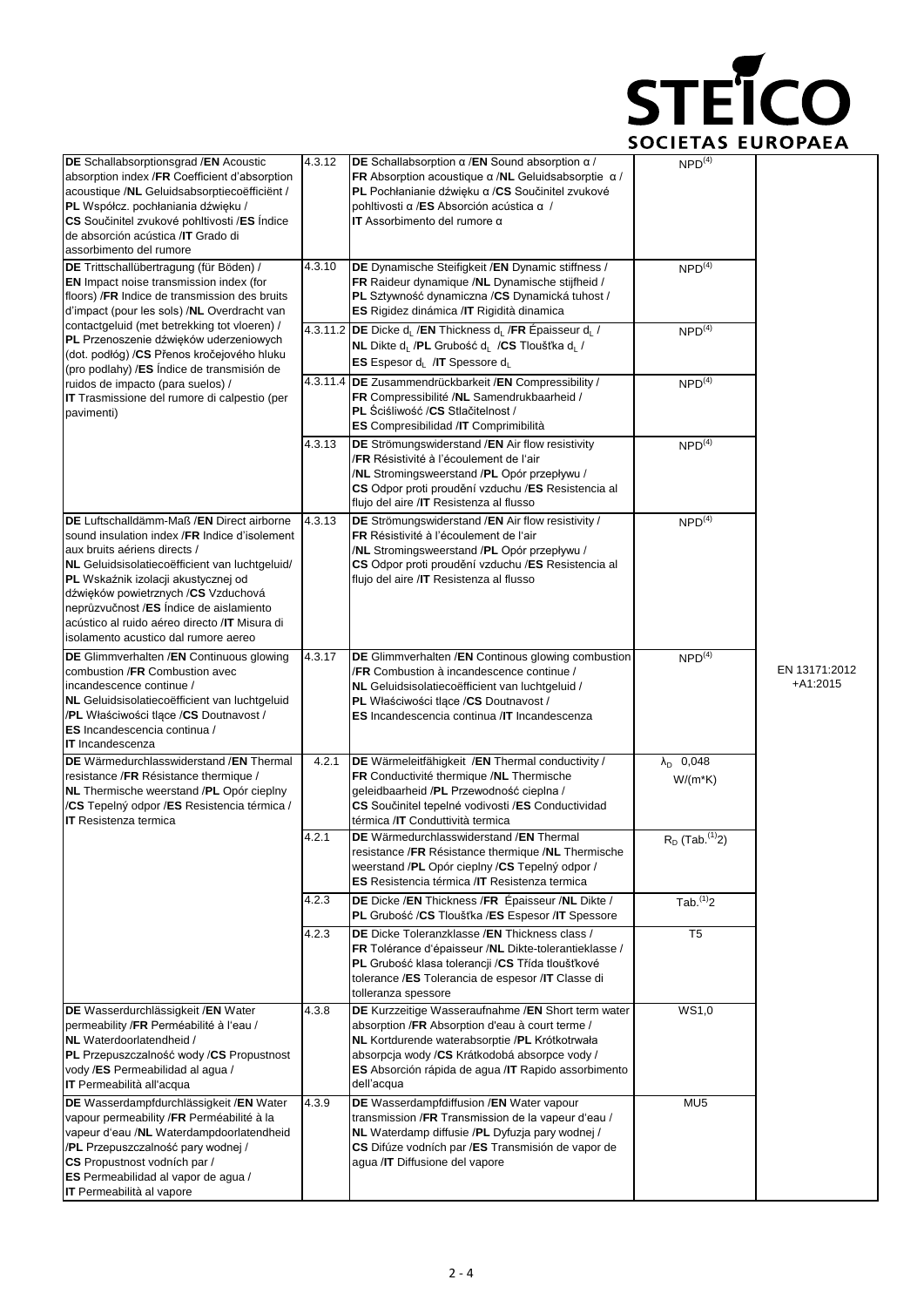

| DE Druckfestigkeit /EN Compressive strength   4.3.3<br>/FR Résistance à la compression /<br>NL Druksterkte /PL Wytrzymałość na<br>ściskanie / CS Pevnost v tlaku /<br>ES Resistencia a la compresión /<br><b>IT</b> Resistenza a compressione                                                                                                                                                                                                                                                                                                                                                                                                                                                                                                                                                                                                                                                                                             |       | DE Druckspannung oder Druckfestigkeit /<br><b>EN</b> Compressive stress or compressive strength /<br>FR Contrainte en compression ou résistance à la<br>compression /NL Drukspanning of -sterkte /<br>PL Naprężenie ściskające lub wytrz. na ściskanie /<br>CS Napětí nebo pevnost v tlaku /ES Tensión de<br>compresión o resistencia a compresión /IT Resistenza<br>alla sollecitazione a compressione o resistenza alla<br>compressione                                    | CS(10/Y)150                          |                             |  |
|-------------------------------------------------------------------------------------------------------------------------------------------------------------------------------------------------------------------------------------------------------------------------------------------------------------------------------------------------------------------------------------------------------------------------------------------------------------------------------------------------------------------------------------------------------------------------------------------------------------------------------------------------------------------------------------------------------------------------------------------------------------------------------------------------------------------------------------------------------------------------------------------------------------------------------------------|-------|------------------------------------------------------------------------------------------------------------------------------------------------------------------------------------------------------------------------------------------------------------------------------------------------------------------------------------------------------------------------------------------------------------------------------------------------------------------------------|--------------------------------------|-----------------------------|--|
|                                                                                                                                                                                                                                                                                                                                                                                                                                                                                                                                                                                                                                                                                                                                                                                                                                                                                                                                           | 4.3.6 | DE Punktlast /EN Point load /FR Charge ponctuelle /<br>NL Puntbelasting /PL Obciążenie skupione /<br>CS Bodové zatížení /ES Carga puntual /IT Carico<br>concentrato                                                                                                                                                                                                                                                                                                          | NPD <sup>(4)</sup>                   |                             |  |
| DE Dauerhaftigkeit des Brandverhaltens unter 4.2.7<br>Einfluss von Wärme /EN Durability of reaction<br>to fire against heat, weathering,<br>ageing/degradation /FR Durabilité de la<br>réaction au feu par rapport à l'exposition à la<br>chaleur, aux intempéries, par rapport au<br>vieillissement / à la dégradation /<br><b>NL</b> Duurzaamheid van brandreactie onder<br>invloed van hitte, weersomstandigheden,<br>veroudering, verwering /PL Trwałość klasy<br>odporności ogniowej przy oddziaływaniu<br>ciepła, czynników atmosferycznych, procesów<br>starzenia i rozkładu /CS Odolnost vůči požáru,<br>vlivu tepla, povětrnostním vlivům, stárnutí a<br>degradaci /ES Durabilidad de reacción al<br>fuego ante calor, condiciones climáticas,<br>envejecimiento/ degradación /IT Durabilità<br>della resistenza al fuoco sotto l'effetto del<br>calore, degli agenti atmosferici,<br>dell'invecchiamento e della decomposizione |       | DE Eigenschaften der Dauerhaftigkeit / EN Durability<br>characteristics /FR Caractéristiques de durabilité /<br>NL Kenmerken met betrekking tot duurzaamheid /<br><b>PL</b> Parametry dotyczące trwałości /CS Vlastnosti<br>trvanlivosti /ES Características de durabilidad /<br><b>IT</b> Proprietà di durabilità                                                                                                                                                           | NPD <sup>(4)</sup>                   | EN 13171:2012<br>$+A1:2015$ |  |
| <b>DE</b> Dauerhaftigkeit des<br>Wärmedurchlasswiderstandes unter Einfluss<br>von Wärme, Witterungseinflüssen, Alterung<br>und Abbau /EN Durability of thermal<br>resistance against heat, weathering, ageing                                                                                                                                                                                                                                                                                                                                                                                                                                                                                                                                                                                                                                                                                                                             | 4.2.1 | DE Wärmeleitfähigkeit /EN Thermal conductivity /<br>FR Conductivité thermique /NL Thermische<br>geleidbaarheid / <b>PL</b> Przewodność cieplna /<br>CS Součinitel tepelné vodivosti /ES Conductividad<br>térmica /IT Conduttività termica                                                                                                                                                                                                                                    | $\lambda_{\rm D}$ 0,048<br>$W/(m*K)$ |                             |  |
| /degradation / FR Durabilité de la résistance<br>thermique par rapport à l'exposition à la<br>chaleur, aux intempéries, par rapport au<br>vieillissement / à la dégradation /NL                                                                                                                                                                                                                                                                                                                                                                                                                                                                                                                                                                                                                                                                                                                                                           | 4.2.1 | <b>DE</b> Wärmedurchlasswiderstand /EN Thermal<br>resistance /FR Résistance thermique /NL Thermische<br>weerstand /PL Opór cieplny /CS Tepelný odpor /<br><b>ES</b> Resistencia térmica / <b>IT</b> Resistenza termica                                                                                                                                                                                                                                                       | $R_D$ (Tab. <sup>(1)</sup> 2)        |                             |  |
| Duurzaamheid van de thermische weerstand<br>onder invloed van hitte.<br>weersomstandigheden, veroudering,<br>verwering /PL Trwałość oporu cieplnego przy<br>oddziaływaniu ciepła, czynników<br>atmosferycznych, procesów starzenia i<br>rozkładu /CS Stálost vlastností materiálu                                                                                                                                                                                                                                                                                                                                                                                                                                                                                                                                                                                                                                                         | 4.2.7 | <b>DE</b> Eigenschaften der Dauerhaftigkeit / <b>EN</b> Durability<br>characteristics /FR Caractéristiques de durabilité /<br>NL Kenmerken met betrekking tot duurzaamheid /<br>PL Parametry dotyczące trwałości /CS Vlastnosti<br>trvanlivosti /ES Características de durabilidad /<br><b>IT</b> Proprietà di durabilità                                                                                                                                                    | NPD <sup>(4)</sup>                   |                             |  |
| vlivem tepla, povětrnostních podmínek,<br>stárnutí a degradace /ES Durabilidad de<br>reacción al fuego ante calor, condiciones<br>climáticas, envejecimiento/ degradación /<br><b>IT</b> Durabilità della resistenza termica sotto<br>l'effetto del calore, degli agenti atmosferici,<br>dell'invecchiamento e della decomposizione                                                                                                                                                                                                                                                                                                                                                                                                                                                                                                                                                                                                       | 4.3.2 | DE Dimensionsstabilität /EN Dimensional stability /<br>FR Stabilité dimensionnelle /NL Dimensionale<br>stabiliteit /PL Stabilność wymiarów /CS Tvarová stálost<br>/ES Estabilidad dimensional /IT Stabilità dimensionale                                                                                                                                                                                                                                                     | DS(70,90)3                           |                             |  |
| DE Zug-/ Biegefestigkeit /EN Tensile/Flexural<br>strength /FR Résistance à la traction / flexion<br>/NL Trek-/buigsterkte /PL Wytrzymałość na<br>rozciąganie/ściskanie /CS Pevnost v tahu<br>/ohybu /ES Resistencia a la tracción / flexión<br><b>IT</b> Resistenza a trazione/flessione                                                                                                                                                                                                                                                                                                                                                                                                                                                                                                                                                                                                                                                  | 4.3.4 | DE Zugfestigkeit senkrecht zur Plattenebene /<br><b>EN</b> Tensile strength perpendicular to faces /<br>FR Résistance à la traction perpendiculairement aux<br>faces /NL Treksterkte loodrecht op het oppervlak van<br>de plaat /PL Wytrzymałość na rozciąganie prostopadłe<br>do powierzchni płyty /CS Pevnost v tahu kolmo na<br>rovinu desky /ES Resistencia a la tracción<br>perpendicular a las caras /IT Resistenza a trazione<br>perpendicolare al piano del pannello | <b>TR20</b>                          |                             |  |